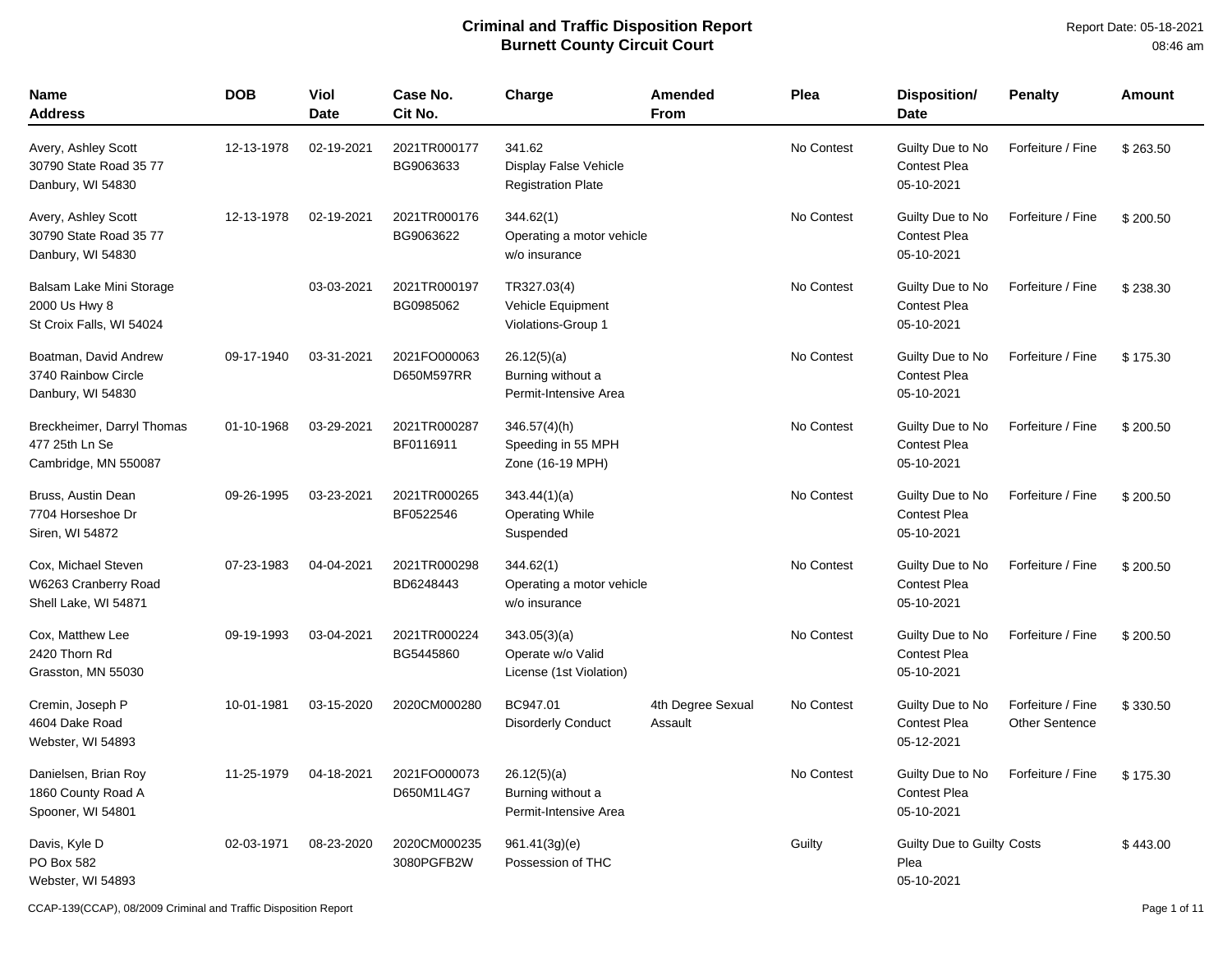| <b>Name</b><br>Address                                                           | <b>DOB</b> | <b>Viol</b><br><b>Date</b> | Case No.<br>Cit No.        | Charge                                                       | <b>Amended</b><br><b>From</b> | Plea       | <b>Disposition/</b><br><b>Date</b>                    | <b>Penalty</b>    | Amount   |
|----------------------------------------------------------------------------------|------------|----------------------------|----------------------------|--------------------------------------------------------------|-------------------------------|------------|-------------------------------------------------------|-------------------|----------|
|                                                                                  |            | 08-23-2020                 | 2020CM000235<br>3080PGFB2X | 961.573(1)<br>Possess Drug<br>Paraphernalia                  |                               |            | Dismissed on<br>Prosecutor's Motion<br>05-10-2021     |                   |          |
| Davis, Kyle D<br>27904 Lone Pine Rd<br>Webster, WI 54893                         | 02-03-1971 | 03-17-2021                 | 2021TR000246<br>BF0112103  | 346.57(2)<br>Failure to Keep Vehicle<br><b>Under Control</b> |                               | No Contest | Guilty Due to No<br>Contest Plea<br>05-10-2021        | Forfeiture / Fine | \$213.10 |
| Duncan, Jacqueline Danielle<br>7470 Cedar St W P.O. Box 481<br>Webster, WI 54893 | 10-22-1991 | 02-10-2021                 | 2021FO000067               | BC961.41(3g)(e)<br>Possession of Marijuana                   |                               | No Contest | Guilty Due to No<br>Contest Plea<br>05-12-2021        | Forfeiture / Fine | \$330.50 |
|                                                                                  |            | 02-10-2021                 | 2021FO000067               | BC961.573(1)<br>Possess Drug<br>Paraphernalia                |                               |            | <b>Charge Dismissed</b><br>but Read In<br>05-12-2021  |                   |          |
| Edaburn, Buddy Ray<br>24389 Larson Road<br>Grantsburg, WI 54840                  | 07-07-1993 | 02-25-2021                 | 2021FO000069               | BC961.41(3g)(e)<br>Possession of Marijuana                   |                               | No Contest | Guilty Due to No<br><b>Contest Plea</b><br>05-12-2021 | Forfeiture / Fine | \$330.50 |
|                                                                                  |            | 02-25-2021                 | 2021FO000069               | BC961.573(1)<br>Possess Drug<br>Paraphernalia                |                               |            | <b>Charge Dismissed</b><br>but Read In<br>05-12-2021  |                   |          |
| Einberger, Gregory J<br>14250 Oeltjen Rd<br>Grantsburg, WI 54840                 | 10-16-1955 | 04-07-2021                 | 2021FO000064<br>D65066DL2W | 29.024(1)<br>Trap without License                            |                               | No Contest | Guilty Due to No<br><b>Contest Plea</b><br>05-10-2021 | Forfeiture / Fine | \$242.90 |
| Erlandson, Silas Alexander<br>5651 N Geiger Ter<br>Ocala, FL 34433               | 09-12-2000 | 03-20-2021                 | 2021TR000244<br>BG6200342  | 346.57(4)(h)<br>Speeding in 55 MPH<br>Zone (16-19 MPH)       |                               | No Contest | Guilty Due to No<br><b>Contest Plea</b><br>05-10-2021 | Forfeiture / Fine | \$200.50 |
| Flanery, Benjamin Patrick<br>21207 Deer Ln<br>Grantsburg, WI 54840               | 08-08-1995 | 04-04-2021                 | 2021TR000295<br>BG1044503  | 343.44(1)(a)<br><b>Operating While</b><br>Suspended          |                               | No Contest | Guilty Due to No<br>Contest Plea<br>05-10-2021        | Forfeiture / Fine | \$200.50 |
| Flanery, Benjamin Patrick<br>21207 Deer Ln<br>Grantsburg, WI 54840               | 08-08-1995 | 01-09-2021                 | 2021TR000046<br>BG7280383  | 346.46(1)<br>Fail/Stop at Stop Sign                          |                               | No Contest | Guilty Due to No<br><b>Contest Plea</b><br>05-12-2021 | Forfeiture / Fine | \$175.30 |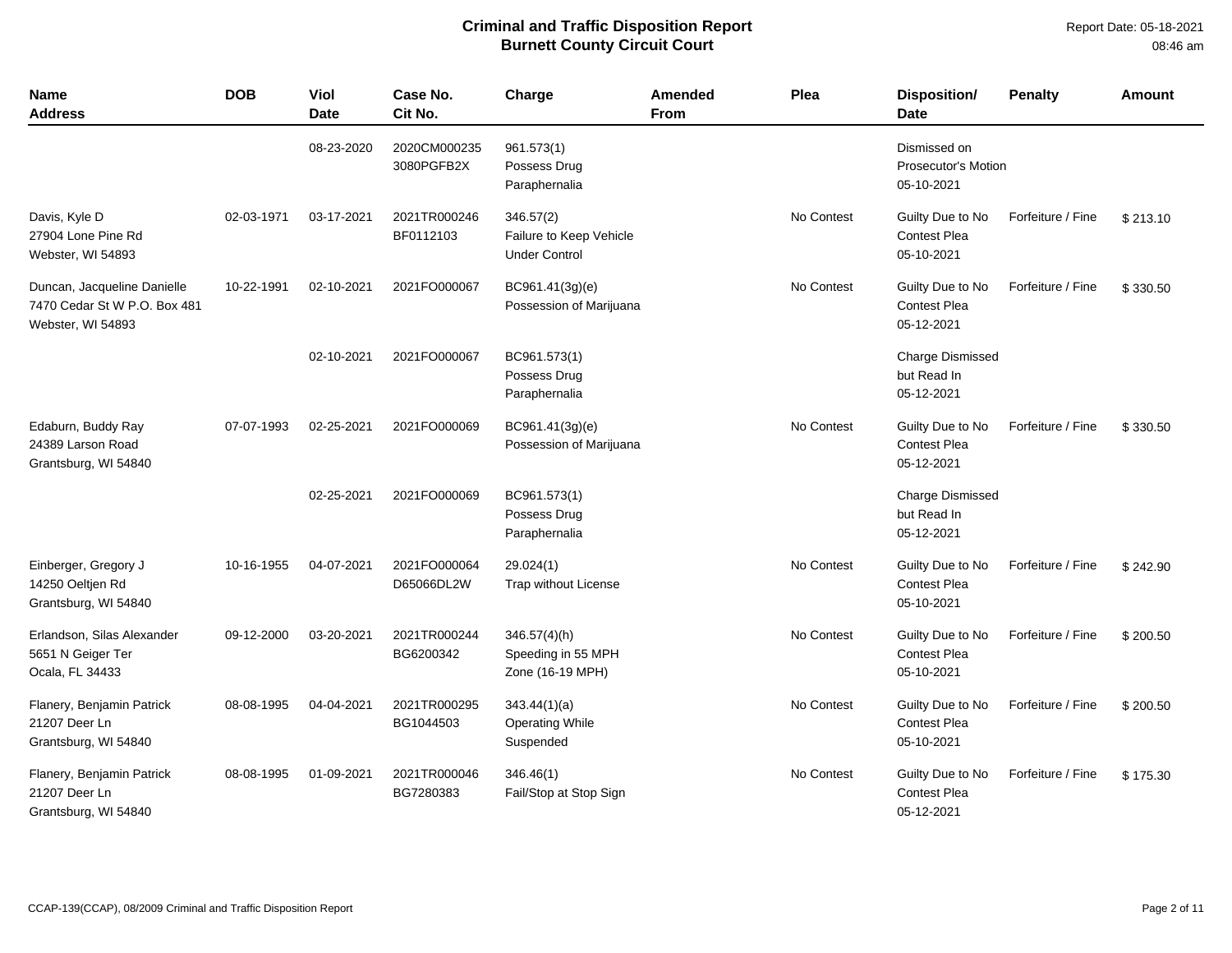| <b>Name</b><br><b>Address</b>                                                                            | <b>DOB</b> | Viol<br><b>Date</b> | Case No.<br>Cit No.        | Charge                                                                                                | Amended<br>From | Plea       | <b>Disposition/</b><br><b>Date</b>                    | <b>Penalty</b>                                                  | <b>Amount</b> |
|----------------------------------------------------------------------------------------------------------|------------|---------------------|----------------------------|-------------------------------------------------------------------------------------------------------|-----------------|------------|-------------------------------------------------------|-----------------------------------------------------------------|---------------|
| Flanery, Benjamin Patrick<br>21207 Deer Ln<br>Grantsburg, WI 54840                                       | 08-08-1995 | 04-04-2021          | 2021TR000294<br>BG1044492  | $346.57(4)$ (h)<br>Speeding in 55 MPH<br>Zone (30-34 MPH)                                             |                 | No Contest | Guilty Due to No<br><b>Contest Plea</b><br>05-12-2021 | Forfeiture / Fine<br><b>DOT License</b><br>Suspended<br>15 Days | \$295.00      |
| Flanery, Benjamin Patrick<br>21207 Deer Ln<br>Grantsburg, WI 54840                                       | 08-08-1995 | 11-06-2020          | 2020TR001048<br>BG7281013  | 341.04(1)<br>Non-Registration of<br>Vehicle - Auto <10,000<br>lbs                                     |                 | No Contest | Guilty Due to No<br><b>Contest Plea</b><br>05-12-2021 | Forfeiture / Fine                                               | \$175.30      |
| Flanery, Benjamin Patrick<br>21207 Deer Ln<br>Grantsburg, WI 54840                                       | 08-08-1995 | 11-06-2020          | 2020TR001047<br>BG7281024  | 344.62(1)<br>Operating a motor vehicle<br>w/o insurance                                               |                 | No Contest | Guilty Due to No<br><b>Contest Plea</b><br>05-12-2021 | Forfeiture / Fine                                               | \$200.50      |
| Flanery, Benjamin Patrick<br>21207 Deer Ln<br>Grantsburg, WI 54840                                       | 08-08-1995 | 01-09-2021          | 2021TR000045<br>BG7280394  | 344.62(1)<br>Operating a motor vehicle<br>w/o insurance                                               |                 | No Contest | Guilty Due to No<br><b>Contest Plea</b><br>05-12-2021 | Forfeiture / Fine                                               | \$200.50      |
| GALLEGOS GONZALEZ,<br><b>FRANCISCO A</b><br>1100 ANDERSON LAKES PKWY<br>312<br>EDEN PRAIRE, MN 55344     | 02-19-1992 | 04-04-2021          | 2021FO000061<br>3050KBZMDT | 23.33(3g)<br>Operate ATV or UTV<br>w/out Required Headgear                                            |                 | No Contest | Guilty Due to No<br><b>Contest Plea</b><br>05-10-2021 | Forfeiture / Fine                                               | \$162.70      |
| Gallegos Gonzalez, Francisco<br>Alejandro<br>1100 Anderson Lakes Pkwy #312<br>Edin Praire, MN 55344-4159 | 02-19-1992 | 04-04-2021          | 2021FO000065<br>D650B7D765 | 23.119(3)<br>Operate Off Highway<br>Vehicle on Public<br><b>Property Where</b><br>Prohibited          |                 | No Contest | Guilty Due to No<br><b>Contest Plea</b><br>05-10-2021 | Forfeiture / Fine                                               | \$232.00      |
| Glossin, Devin Lee<br>12149 S Batting Loop<br>Solon Springs, WI 54873                                    | 12-06-1968 | 03-20-2021          | 2021TR000247<br>BG6200375  | $346.57(4)$ (h)<br>Speeding in 55 MPH<br>Zone (25-29 MPH)                                             |                 | No Contest | Guilty Due to No<br><b>Contest Plea</b><br>05-12-2021 | Forfeiture / Fine<br><b>DOT License</b><br>Suspended<br>15 Days | \$250.90      |
| Hetchler, Harvey John<br>25330 Mansfield Rd<br>Webster, WI 54893                                         | 07-25-1965 | 03-21-2021          | 2021FO000052<br>D650B7D762 | 287.81(2)(a)<br>Deposit or Discharge<br>Solid Waste on Public or<br>Private Property (<10<br>gallons) |                 | No Contest | Guilty Due to No<br><b>Contest Plea</b><br>05-10-2021 | Forfeiture / Fine                                               | \$200.50      |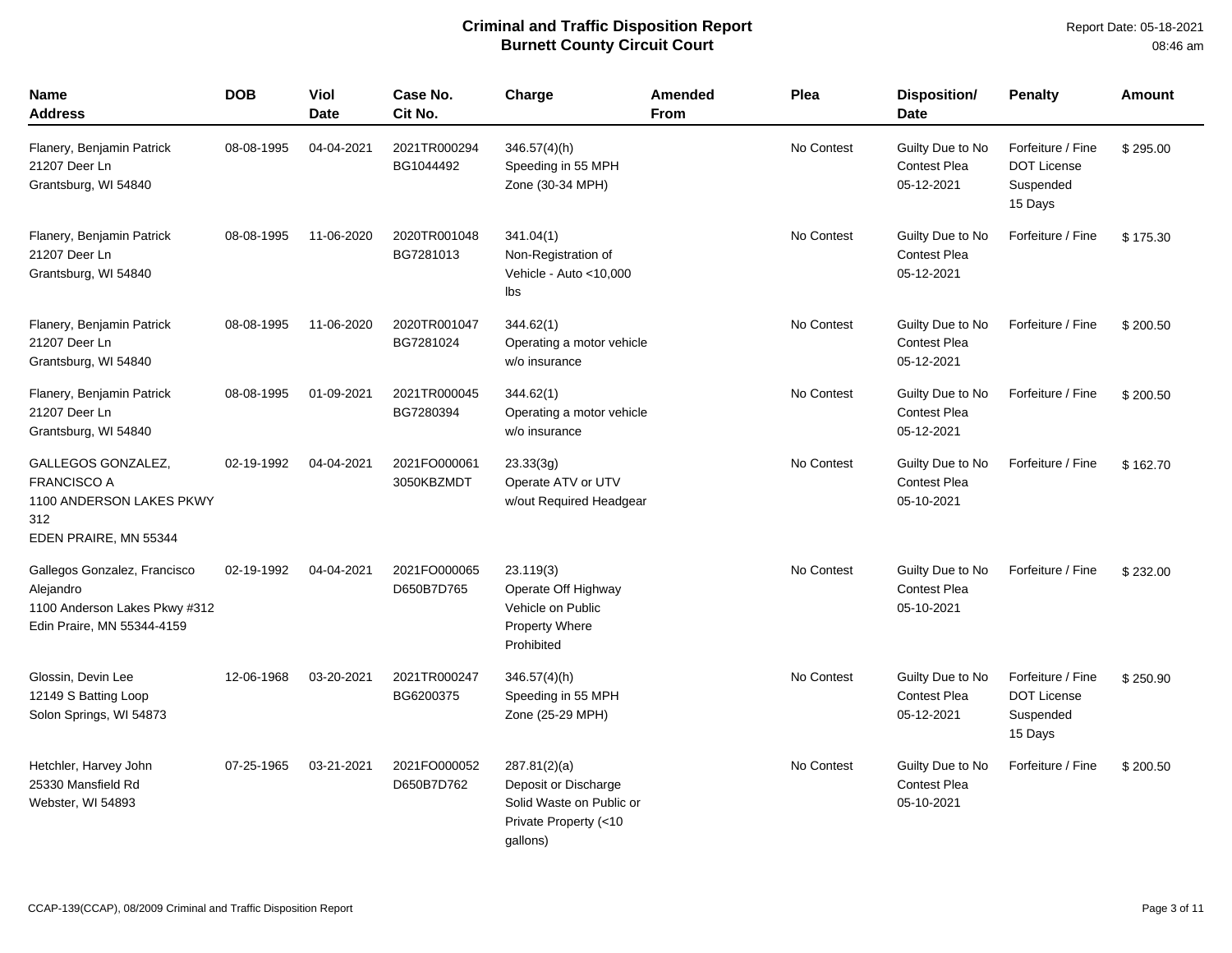| <b>Name</b><br><b>Address</b>                                          | <b>DOB</b> | <b>Viol</b><br><b>Date</b> | Case No.<br>Cit No.        | Charge                                                                                                    | <b>Amended</b><br><b>From</b> | Plea       | <b>Disposition/</b><br><b>Date</b>                               | <b>Penalty</b>                                                                                                | Amount   |
|------------------------------------------------------------------------|------------|----------------------------|----------------------------|-----------------------------------------------------------------------------------------------------------|-------------------------------|------------|------------------------------------------------------------------|---------------------------------------------------------------------------------------------------------------|----------|
| Hooverson, Justin James<br>7456 Cedar St W<br>Webster, WI 54893        | 01-08-1999 | 04-03-2021                 | 2021FO000066<br>D650B7D763 | 287.81(2)(a)<br>Deposit or Discharge<br>Solid Waste on Public or<br>Private Property (10 - 30<br>gallons) |                               | No Contest | Guilty Due to No<br><b>Contest Plea</b><br>05-10-2021            | Forfeiture / Fine                                                                                             | \$263.50 |
| Horst, Lisa Ann<br>1654 N Lost Lake Rd<br>Webb Lake, WI 54830          | 02-05-1970 | 03-29-2021                 | 2021TR000286<br>BF1992572  | $346.57(4)$ (h)<br>Speeding in 55 MPH<br>Zone (20-24 MPH)                                                 |                               | No Contest | Guilty Due to No<br><b>Contest Plea</b><br>05-10-2021            | Forfeiture / Fine                                                                                             | \$225.70 |
| Jensen, Maynard Ivan<br>115 W Harrison Ave<br>Grantsburg, WI 54840     | 12-21-1985 | 02-10-2021                 | 2021TR000150<br>BG7280615  | 346.57(2)<br>Failure to Keep Vehicle<br><b>Under Control</b>                                              |                               | No Contest | Guilty Due to No<br><b>Contest Plea</b><br>05-10-2021            | Forfeiture / Fine                                                                                             | \$213.10 |
| Johnson, Bennett Robert<br>1372 Pike Lake Dr<br>New Brighton, MN 55112 | 01-09-2002 | 02-21-2021                 | 2021FO000031<br>3050KBZMDM | 350.05(2)(a)<br>Operate Snowmobile w/o<br>Safety Cert.                                                    |                               | No Contest | Guilty Due to No<br><b>Contest Plea</b><br>05-11-2021            | Forfeiture / Fine                                                                                             | \$162.70 |
| Jones, Angie Mae<br>807 97th Ave Ne<br>Blaine, MN 55434                | 12-04-1977 | 12-25-2020                 | 2020TR001194<br>BF0533551  | 346.935(2)<br>Possess Open<br>Intoxicants in MV-Driver                                                    |                               | No Contest | Charge Dismissed<br>but Read In<br>05-10-2021                    |                                                                                                               |          |
| Jones, Angie Mae<br>807 97th Ave Ne<br><b>Blaine, MN 55434</b>         | 12-04-1977 | 12-25-2020                 | 2020TR001195<br>BF0533540  | 346.63(1)(a)<br>OWI (1st)                                                                                 |                               | No Contest | Guilty Due to No<br><b>Contest Plea</b><br>05-10-2021            | Forfeiture / Fine<br><b>DOT License</b><br>Revoked<br>8 Months<br>Ignition interlock<br>Alcohol<br>assessment | \$987.50 |
| Kelly, John Matthew<br>2834 Wilson Ave<br>Saint Croix Fall, WI 54024   | 11-10-1981 | 04-17-2021                 | 2021FO000072<br>D650B7D764 | 23.33(4c)(a)1<br>Operate ATV or UTV<br>While Intoxicated(1st w/<br>Pass. $<$ 16)                          |                               |            | Charge<br>Consolidated into<br><b>Another Case</b><br>05-12-2021 |                                                                                                               |          |
| Kelly, John Matthew<br>2834 Wilson Ave<br>Saint Croix Fall, WI 54024   | 11-10-1981 | 04-17-2021                 | 2021FO000071<br>D650B7D766 | 23.33(4p)(e)<br>ATV or UTV-Fail/Take<br>Alcoh.Test<br>[Pass.<16](1st)                                     |                               | No Contest | Guilty Due to No<br><b>Contest Plea</b><br>05-12-2021            | Forfeiture / Fine<br>Alcohol<br>assessment                                                                    | \$767.50 |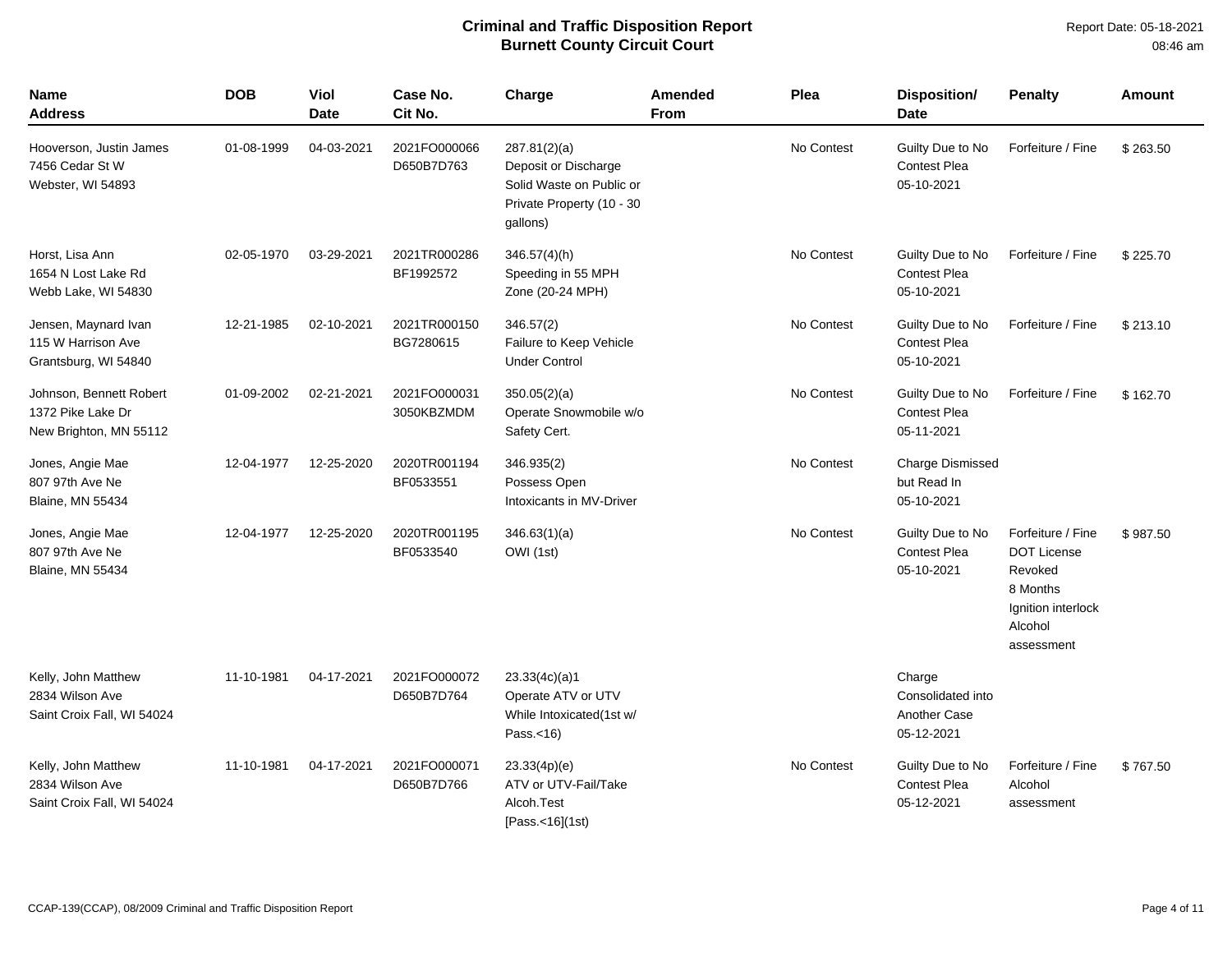Report Date: 05-18-2021 08:46 am

| <b>Name</b><br>Address                                                   | <b>DOB</b> | Viol<br><b>Date</b> | Case No.<br>Cit No.        | Charge                                                              | Amended<br><b>From</b> | Plea              | <b>Disposition/</b><br>Date                                | <b>Penalty</b>                                            | Amount   |
|--------------------------------------------------------------------------|------------|---------------------|----------------------------|---------------------------------------------------------------------|------------------------|-------------------|------------------------------------------------------------|-----------------------------------------------------------|----------|
| Kuennen, Karen Suzanne<br>2111 Essex Rd<br>Hopkins, MN 553052            | 02-01-1967 | 03-12-2021          | 2021TR000235<br>BG5445904  | $346.57(4)$ (h)<br>Speeding in 55 MPH<br>Zone (11-15 MPH)           |                        | No Contest        | Guilty Due to No<br><b>Contest Plea</b><br>05-10-2021      | Forfeiture / Fine                                         | \$175.30 |
| Lindberg, John L<br>12101 County Road F<br>Grantsburg, WI 54840          | 07-28-1952 | 03-18-2021          | 2021FO000055<br>D650LBLHJQ | 26.12(5)(a)<br>Burning without a<br>Permit-Intensive Area           |                        | No Contest        | Guilty Due to No<br><b>Contest Plea</b><br>05-10-2021      | Forfeiture / Fine                                         | \$175.30 |
| Lund, Robert Allen<br>1667 Delaney Ln<br>Shakopee, MN 55379-4521         | 03-19-1947 | 09-20-2020          | 2020CM000272<br>KR80J07DB8 | 941.20(1)(b)<br>Operate Firearm While<br>Intoxicated                |                        | <b>Not Guilty</b> | Dismissed on<br>Prosecutor's Motion<br>05-13-2021          |                                                           |          |
| Lund, Robert Allen<br>1667 Delaney Ln<br>Shakopee, MN 55379              | 03-19-1947 | 09-20-2020          | 2020FO000252<br>KR80J07DB9 | 23.33(4c)(a)2<br>Operate ATV or UTV w/<br>PAC(1st)                  |                        | Not Guilty        | Dismissed on<br>Prosecutor's Motion<br>05-13-2021          |                                                           |          |
| Lund, Robert Allen<br>1667 Delaney Ln<br>Shakopee, MN 55379              | 03-19-1947 | 09-20-2020          | 2020FO000240<br>KR80J07DB7 | 23.33(4c)(a)1<br>Operating ATV or UTV<br>While Intoxicated          |                        | No Contest        | Guilty Due to No<br><b>Contest Plea</b><br>05-13-2021      | Forfeiture / Fine<br>Alcohol<br>assessment                | \$452.50 |
| Mcelmury, Jerald Alan<br>29072 E Yellow River Rd<br>Danbury, WI 54830    | 05-28-1958 | 03-21-2021          | 2021FO000053<br>D650B7D760 | NR19.60(1)<br>Place<br>Material-Feed/Attract<br><b>Wild Animals</b> |                        | No Contest        | Guilty Due to No<br><b>Contest Plea</b><br>05-10-2021      | Forfeiture / Fine                                         | \$343.50 |
| Moody, Lori Ann<br>7714 Bradley Street<br>Siren, WI 54872                | 12-07-1960 | 03-29-2021          | 2021FO000057<br>4Z8043FP42 | 174.042(1)(a)<br>Dog Running at Large                               |                        | No Contest        | Guilty Due to No<br><b>Contest Plea</b><br>05-10-2021      | Forfeiture / Fine                                         | \$187.90 |
| Needham, Nickolas Anthony<br>5027 W Oak Point Dr<br>Prior Lake, MN 55372 | 11-29-1982 | 04-01-2021          | 2021TR000289<br>BG1044466  | $346.57(4)$ (h)<br>Speeding in 55 MPH<br>Zone (20-24 MPH)           |                        | No Contest        | Guilty Due to No<br><b>Contest Plea</b><br>05-10-2021      | Forfeiture / Fine                                         | \$225.70 |
| Nefs, Sara Carol<br>4136 Overland Rd<br>Webster, WI 54893                | 09-26-1991 | 01-31-2018          | 2020CF000018               | 961.41(1)(e)1<br>Manuf/Deliver<br>Amphetamine $(\leq=3)$            |                        | Guilty            | Guilty Due to Guilty State Prison<br>Plea<br>02-24-2021    | Extended<br>Supervision                                   | \$528.00 |
|                                                                          |            | 02-03-2018          | 2020CF000018               | 961.41(1)(e)1<br>Manuf/Deliver<br>Amphetamine(<=3g)                 |                        | Guilty            | Guilty Due to Guilty Probation, Sent<br>Plea<br>02-24-2021 | Imposed<br><b>State Prison</b><br>Extended<br>Supervision | \$528.00 |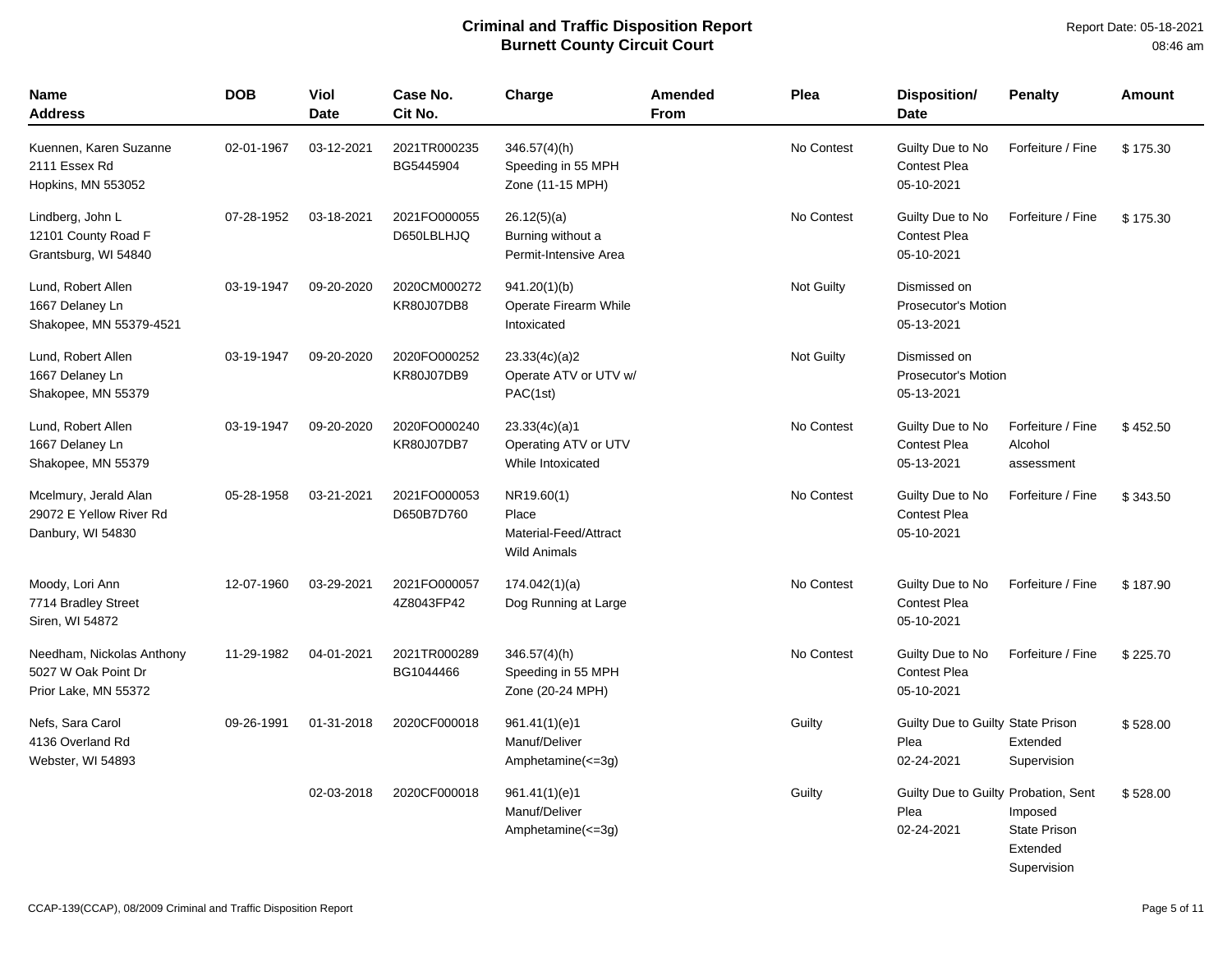| <b>Name</b><br><b>Address</b>                                        | <b>DOB</b> | <b>Viol</b><br><b>Date</b> | Case No.<br>Cit No.        | Charge                                                                                                | <b>Amended</b><br>From | Plea       | <b>Disposition/</b><br><b>Date</b>                       | <b>Penalty</b>                                                                          | <b>Amount</b> |
|----------------------------------------------------------------------|------------|----------------------------|----------------------------|-------------------------------------------------------------------------------------------------------|------------------------|------------|----------------------------------------------------------|-----------------------------------------------------------------------------------------|---------------|
|                                                                      |            | 02-16-2018                 | 2020CF000018               | 961.41(1)(e)1<br>Manuf/Deliver<br>Amphetamine(<=3g)                                                   |                        | Not Guilty | <b>Charge Dismissed</b><br>but Read In<br>02-24-2021     |                                                                                         |               |
| Nezerka, Scott Allan<br>14628 Fieldcrest Ln<br>Burnsville, MN 55306  | 07-13-1968 | 03-20-2021                 | 2021FO000045<br>3050KBZMDR | 23.33(2)(a)<br>Operate All-Terrain<br>Vehicle or Utility Terrain<br>Vehicle w/o Valid<br>Registration |                        | No Contest | Guilty Due to No<br><b>Contest Plea</b><br>05-10-2021    | Forfeiture / Fine                                                                       | \$232.00      |
| Olson, Jessica Ida<br>2622 290th St<br>Saint Croix Fall, WI 54024    | 02-11-1982 | 03-24-2021                 | 2021TR000268<br>BG0985224  | 346.57(4)(h)<br>Speeding in 55 MPH<br>Zone (11-15 MPH)                                                |                        | No Contest | Guilty Due to No<br><b>Contest Plea</b><br>05-10-2021    | Forfeiture / Fine                                                                       | \$175.30      |
| Orthman, Katlyn Marie<br>1716 9th Ave South<br>Saint Cloud, MN 56301 | 10-09-1998 | 02-14-2021                 | 2021FO000068               | BC961.41(3g)(e)<br>Possession of Marijuana                                                            |                        | No Contest | Guilty Due to No<br><b>Contest Plea</b><br>05-11-2021    | Forfeiture / Fine                                                                       | \$330.50      |
|                                                                      |            | 02-14-2021                 | 2021FO000068               | BC961.573(1)<br>Possess Drug<br>Paraphernalia                                                         |                        |            | Dismissed on<br><b>Prosecutor's Motion</b><br>05-11-2021 |                                                                                         |               |
| Orthman, Katlyn Marie<br>1716 9th Ave South<br>Saint Cloud, MN 56301 | 10-09-1998 | 02-14-2021                 | 2021TR000164<br>BG5445775  | 347.06(1)<br>Operation w/o Required<br>Lamps Lighted                                                  |                        | No Contest | Guilty Due to No<br><b>Contest Plea</b><br>05-11-2021    | Forfeiture / Fine                                                                       | \$162.70      |
| Orthman, Katlyn Marie<br>1716 9th Ave South<br>Saint Cloud, MN 56301 | 10-09-1998 | 02-14-2021                 | 2021TR000163<br>BG5445764  | 346.63(1)(a)<br>OWI (1st)                                                                             |                        | No Contest | Guilty Due to No<br><b>Contest Plea</b><br>05-11-2021    | Forfeiture / Fine<br><b>DOT License</b><br>Revoked<br>6 Months<br>Alcohol<br>assessment | \$937.50      |
| Paffel, Toni Francine<br>30264 DOVE RD<br>DANBURY, WI 54830          | 03-08-1985 | 04-01-2021                 | 2021TR000300<br>BF3505213  | 343.05(3)(a)<br>Operate w/o Valid<br>License (1st Violation)                                          |                        |            | Dismissed on<br>Court's Own Motion<br>05-12-2021         |                                                                                         |               |
| Paffel, Toni Francine<br>30264 Dove Rd<br>Danbury, WI 54830          | 03-08-1985 | 04-01-2021                 | 2021CT000023<br>BF3505224  | 347.413(1)<br>Ignition Interlock Device<br>Tampering/Failure to<br>Install/Violate Court Order        |                        |            | Dismissed on<br>Prosecutor's Motion<br>05-12-2021        |                                                                                         |               |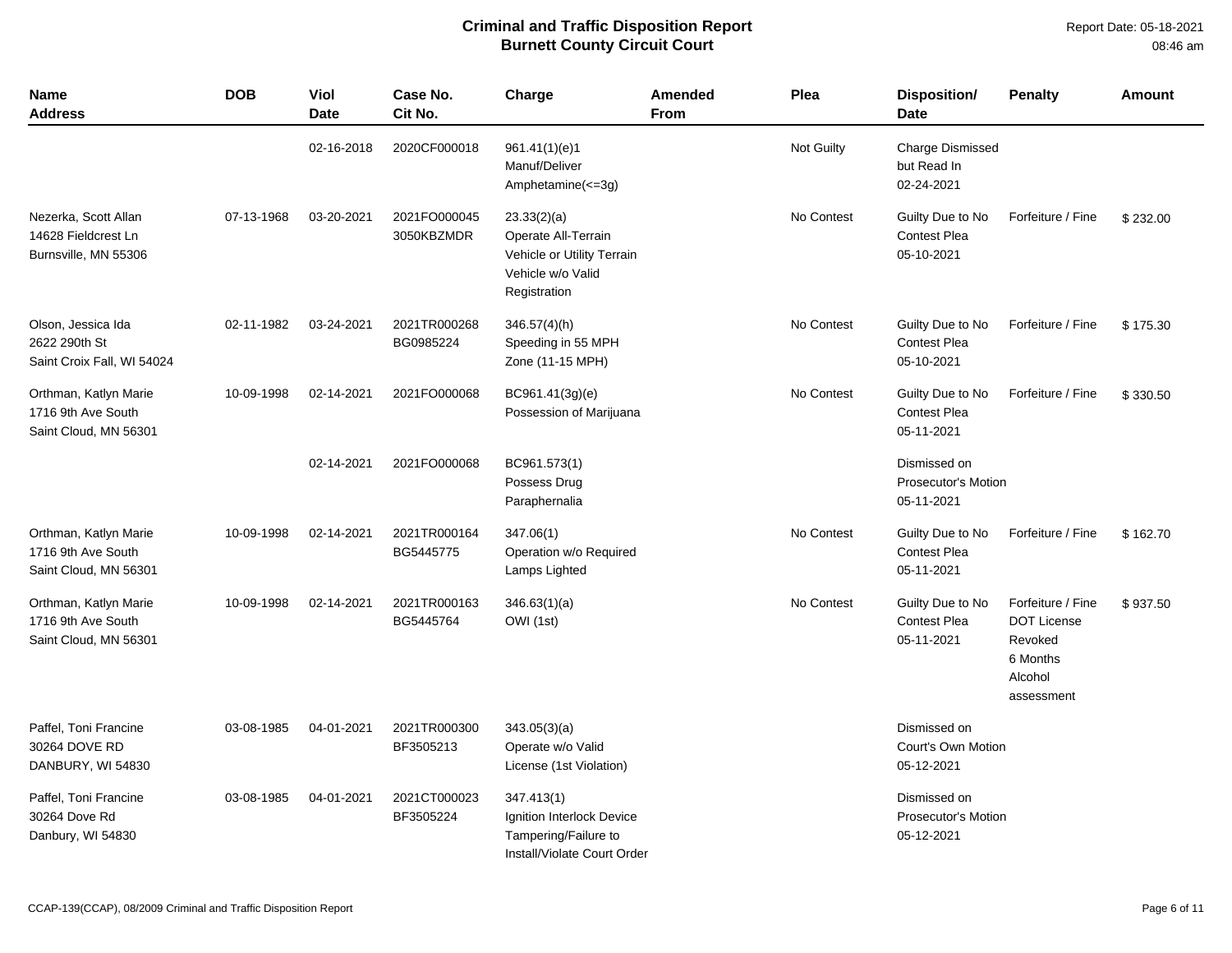Report Date: 05-18-2021 08:46 am

| <b>Name</b><br>Address                                             | <b>DOB</b> | <b>Viol</b><br><b>Date</b> | Case No.<br>Cit No.        | Charge                                                         | <b>Amended</b><br><b>From</b> | Plea       | Disposition/<br><b>Date</b>                               | <b>Penalty</b>                                                                                                | <b>Amount</b> |
|--------------------------------------------------------------------|------------|----------------------------|----------------------------|----------------------------------------------------------------|-------------------------------|------------|-----------------------------------------------------------|---------------------------------------------------------------------------------------------------------------|---------------|
| Pardun, Tanner Hobart<br>28480 French Rd<br>Danbury, WI 54830      | 11-27-2001 | 03-20-2021                 | 2021TR000242<br>BG6200364  | $346.57(4)$ (h)<br>Speeding in 55 MPH<br>Zone (11-15 MPH)      |                               | No Contest | Guilty Due to No<br>Contest Plea<br>05-10-2021            | Forfeiture / Fine                                                                                             | \$175.30      |
| Peckham, Steven Wayne<br>4924 Dale Dr<br>Edina, MN 554241          | 03-03-1967 | 03-12-2021                 | 2021TR000234<br>BG5445915  | $346.57(4)$ (h)<br>Speeding in 55 MPH<br>Zone (11-15 MPH)      |                               | No Contest | Guilty Due to No<br><b>Contest Plea</b><br>05-10-2021     | Forfeiture / Fine                                                                                             | \$175.30      |
| Pena, Albert<br>7587 Hickory St W<br>Webster, WI 54893             | 09-05-1983 | 03-01-2021                 | 2021TR000214<br>BE9910935  | 346.63(1)(a)<br>OWI (1st)                                      |                               | No Contest | Guilty Due to No<br><b>Contest Plea</b><br>05-12-2021     | Forfeiture / Fine<br><b>DOT License</b><br>Revoked<br>7 Months<br>Ignition interlock<br>Alcohol<br>assessment | \$937.50      |
| Pena, Albert<br>7587 Hickory St W<br>Webster, WI 54893             | 09-05-1983 | 03-01-2021                 | 2021TR000296<br>BE9909535  | 346.63(1)(b)<br>Operating $w/$ PAC $>=0.15$<br>(1st)           |                               |            | Charge<br>Consolidated into<br>Another Case<br>05-12-2021 |                                                                                                               |               |
| Peters, Russel Deans<br>520 Summit Ln<br>Mora, MN 55051            | 10-06-1964 | 03-17-2021                 | 2021TR000264<br>BG5445952  | $346.57(4)$ (h)<br>Speeding in 55 MPH<br>Zone (16-19 MPH)      |                               | No Contest | Guilty Due to No<br>Contest Plea<br>05-10-2021            | Forfeiture / Fine                                                                                             | \$200.50      |
| Petersen, Nathan James<br>24014 Ellis Ave<br>Siren, WI 54872       | 05-20-1987 | 11-21-2020                 | 2021FO000054<br>D650B7D761 | 29.024(1)<br>Hunt with Improper<br>License - R                 |                               | No Contest | Guilty Due to No<br><b>Contest Plea</b><br>05-12-2021     | Forfeiture / Fine                                                                                             | \$234.90      |
| Quade, Sylvia Joan<br>4521 Ridgeview Dr<br>Eagan, MN 55123         | 08-23-1958 | 03-20-2021                 | 2021TR000243<br>BG6200386  | 344.62(2)<br>Operating motor vehicle<br>w/o proof of insurance |                               | No Contest | Guilty Due to No<br><b>Contest Plea</b><br>05-10-2021     | Forfeiture / Fine                                                                                             | \$10.00       |
| ROPER, WILLIAM ERNEST<br>26170 LHOTKA RD<br>WEBSTER, WI 54893      | 01-05-1945 | 04-06-2021                 | 2021TR000301<br>BG1044514  | $346.57(4)$ (h)<br>Speeding in 55 MPH<br>Zone (11-15 MPH)      |                               | No Contest | Guilty Due to No<br><b>Contest Plea</b><br>05-10-2021     | Forfeiture / Fine                                                                                             | \$175.30      |
| Roseland, Dallas Joe<br>45982 Grace Lake Rd<br>Sandstone, MN 55072 | 06-01-1999 | 04-01-2021                 | 2021TR000292<br>BG1044444  | 343.44(1)(a)<br><b>Operating While</b><br>Suspended            |                               | No Contest | Guilty Due to No<br><b>Contest Plea</b><br>05-10-2021     | Forfeiture / Fine                                                                                             | \$200.50      |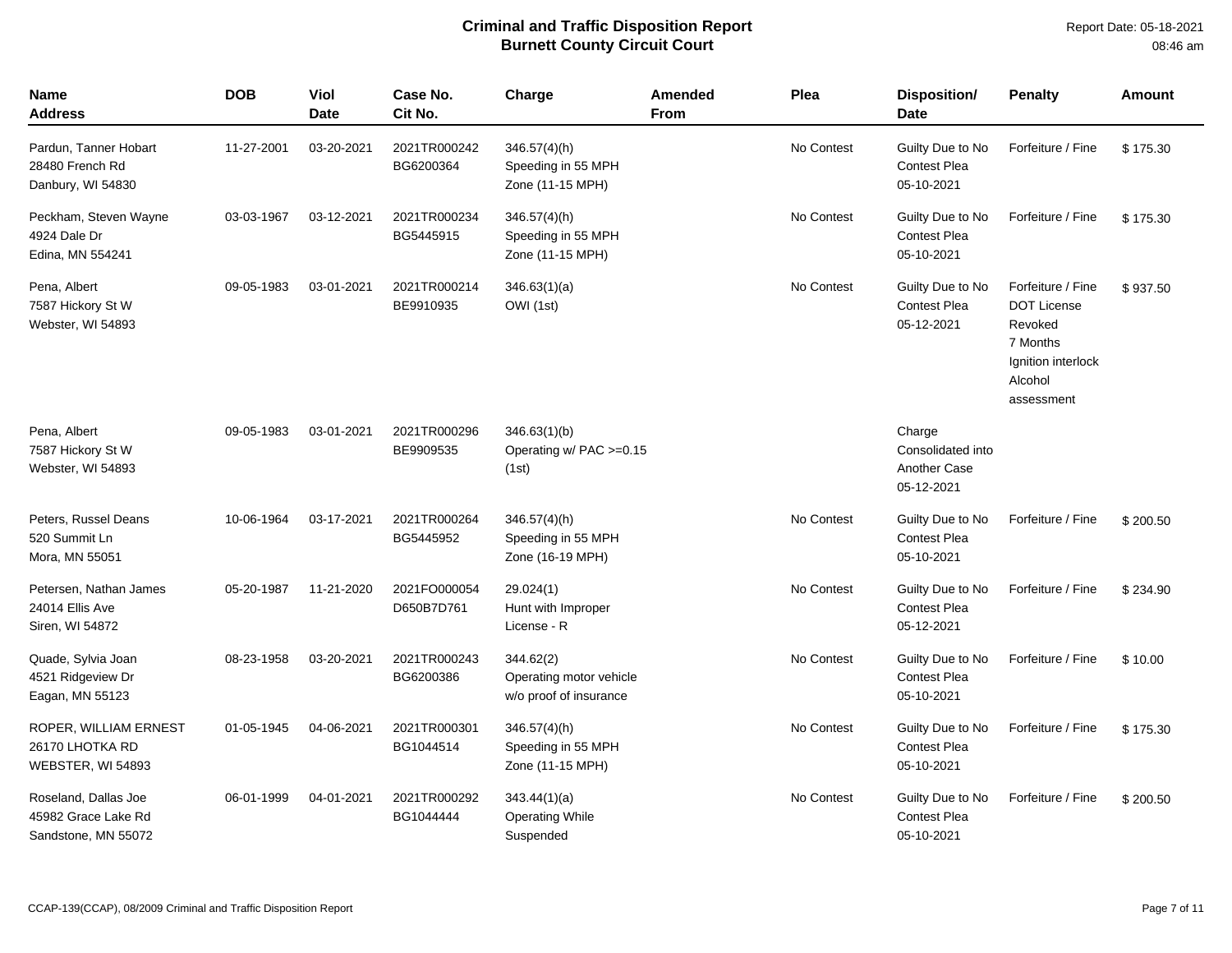| Name<br>Address                                                             | <b>DOB</b> | Viol<br><b>Date</b> | Case No.<br>Cit No.        | Charge                                                                                                 | Amended<br>From        | Plea       | Disposition/<br><b>Date</b>                                | <b>Penalty</b>                                          | Amount    |
|-----------------------------------------------------------------------------|------------|---------------------|----------------------------|--------------------------------------------------------------------------------------------------------|------------------------|------------|------------------------------------------------------------|---------------------------------------------------------|-----------|
| Schaumberg, Lorrene Jane<br>703 State Road 70 # 5<br>Grantsburg, WI 54840   | 04-13-1967 | 07-29-2020          | 2020CF000223               | 961.41(3g)(g)<br>Possession of<br>Methamphetamine                                                      |                        | Guilty     | Guilty Due to Guilty Probation, Sent<br>Plea<br>05-13-2021 | Withheld                                                | \$518.00  |
|                                                                             |            | 07-29-2020          | 2020CF000223<br>3080JXM7T9 | 961.573(1)<br>Possess Drug<br>Paraphernalia                                                            |                        | Not Guilty | Charge Dismissed<br>but Read In<br>05-13-2021              |                                                         |           |
|                                                                             |            | 07-29-2020          | 2020CF000223               | 946.49(1)(b)<br><b>Bail Jumping-Felony</b>                                                             |                        | Not Guilty | <b>Charge Dismissed</b><br>but Read In<br>05-13-2021       |                                                         |           |
|                                                                             |            | 07-29-2020          | 2020CF000223               | 946.49(1)(b)<br><b>Bail Jumping-Felony</b>                                                             |                        | Not Guilty | <b>Charge Dismissed</b><br>but Read In<br>05-13-2021       |                                                         |           |
| Schaumberg, Lorrene Jane<br>703 Hwy 70, Apartment 5<br>Grantsburg, WI 54840 | 04-13-1967 | 11-15-2017          | 2018CF000070               | 940.19(2)<br>Substantial Battery-Intend<br><b>Bodily Harm</b><br>$[968.075(1)(a) -$ Domestic<br>Abuse] |                        | No Contest | <b>Charge Dismissed</b><br>but Read In<br>05-13-2021       |                                                         |           |
| Schaumberg, Lorrene Jane<br>703 State Road 70 # 5<br>Grantsburg, WI 54840   | 04-13-1967 | 07-29-2020          | 2020TR000729<br>BF0530994  | 344.62(1)<br>Operating a motor vehicle<br>w/o insurance                                                |                        | Not Guilty | <b>Charge Dismissed</b><br>but Read In<br>05-13-2021       |                                                         |           |
| Schaumberg, Lorrene Jane<br>703 HWY 70 Apt. #5<br>Grantsburg, WI 54840      | 04-13-1967 | 09-24-2019          | 2019CF000200               | 946.49(1)(b)<br><b>Bail Jumping-Felony</b>                                                             |                        | Not Guilty | Charge Dismissed<br>but Read In<br>05-13-2021              |                                                         |           |
|                                                                             |            | 09-24-2019          | 2019CF000200               | 961.573(1)<br>Possess Drug<br>Paraphernalia                                                            |                        | Not Guilty | <b>Charge Dismissed</b><br>but Read In<br>05-13-2021       |                                                         |           |
| Schumann, Brandon Lee<br>368 Sims Ave<br>Saint Paul, MN 55130               | 03-23-1994 | 05-12-2020          | 2020CF000248               | 943.23(3)<br>Drive or Operate Vehicle w/o Consent<br>w/o Consent                                       | Take and Drive Vehicle | Guilty     | Guilty Due to Guilty Restitution<br>Plea<br>04-21-2021     | Costs<br>Other Sentence<br>Firearms/Weapons<br>Restrict | \$1858.46 |

CCAP-139(CCAP), 08/2009 Criminal and Traffic Disposition Report **Page 8 of 11** and Traffic Disposition Report Page 8 of 11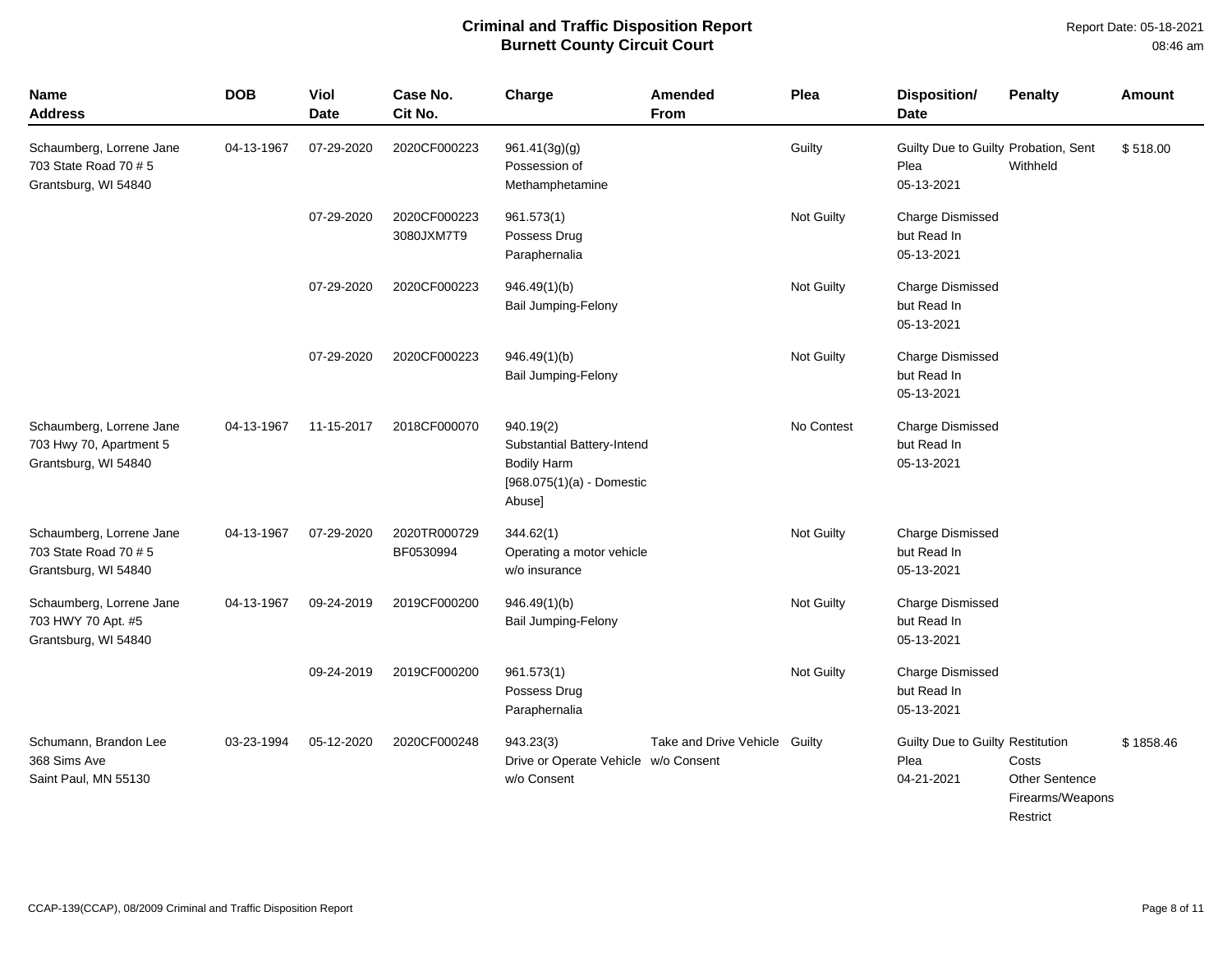Report Date: 05-18-2021 08:46 am

| <b>Name</b><br><b>Address</b>                                           | <b>DOB</b> | <b>Viol</b><br><b>Date</b> | Case No.<br>Cit No.        | Charge                                                                                                                                 | Amended<br>From | Plea       | <b>Disposition/</b><br><b>Date</b>                   | <b>Penalty</b> | <b>Amount</b> |
|-------------------------------------------------------------------------|------------|----------------------------|----------------------------|----------------------------------------------------------------------------------------------------------------------------------------|-----------------|------------|------------------------------------------------------|----------------|---------------|
|                                                                         |            | 05-12-2020                 | 2020CF000248               | 943.20(1)(a)<br>Theft-Movable Property<br>$<=$ \$2500<br>$[939.62(1)(a) -$<br>Repeater][939.05 -<br>PTAC, as a Party to a<br>Crime]    |                 | Not Guilty | <b>Charge Dismissed</b><br>but Read In<br>04-21-2021 |                |               |
|                                                                         |            | 05-12-2020                 | 2020CF000248               | 943.20(1)(a)<br>Theft-Movable Property<br>$\le$ = \$2500<br>$[939.62(1)(a) -$<br>Repeater][939.05 -<br>PTAC, as a Party to a<br>Crime] |                 | Not Guilty | <b>Charge Dismissed</b><br>but Read In<br>04-21-2021 |                |               |
|                                                                         |            | 05-12-2020                 | 2020CF000248               | 943.20(1)(a)<br>Theft-Movable Property<br>$=<$ \$2500<br>$[939.62(1)(a) -$<br>Repeater][939.05 -<br>PTAC, as a Party to a<br>Crime]    |                 | Not Guilty | <b>Charge Dismissed</b><br>but Read In<br>04-21-2021 |                |               |
| Schwoerer, Katie Marybeth<br>1010 Brookline Ave<br>Eau Claire, WI 54703 | 03-22-1994 | 05-06-2020                 | 2020CF000145               | 961.41(3g)(g)<br>Possession of<br>Methamphetamine<br>[939.05 - PTAC, as a<br>Party to a Crime]                                         |                 |            | Dismissed on<br>Prosecutor's Motion<br>12-11-2020    |                |               |
|                                                                         |            | 05-06-2020                 | 2020CF000145<br>51800655MN | 961.41(3g)(e)<br>Possession of THC<br>[939.05 - PTAC, as a<br>Party to a Crime]                                                        |                 |            | <b>Charge Dismissed</b><br>but Read In<br>05-13-2021 |                |               |
|                                                                         |            | 05-06-2020                 | 2020CF000145               | 961.573(1)<br>Possess Drug<br>Paraphernalia<br>[939.05 - PTAC, as a<br>Party to a Crime]                                               |                 |            | <b>Charge Dismissed</b><br>but Read In<br>05-13-2021 |                |               |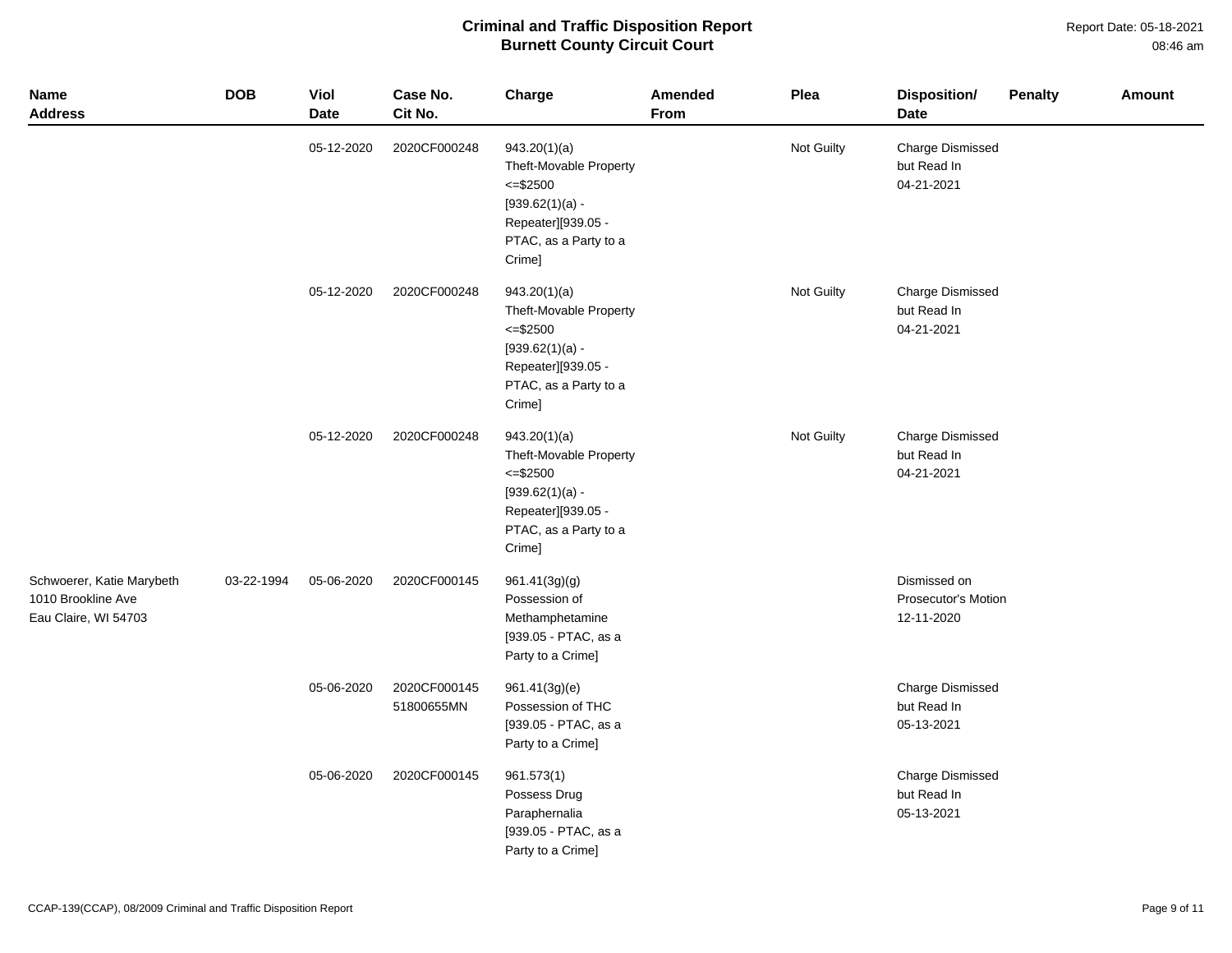| Name<br><b>Address</b>                                                 | <b>DOB</b> | <b>Viol</b><br><b>Date</b> | Case No.<br>Cit No.        | Charge                                                                 | Amended<br><b>From</b> | Plea       | <b>Disposition/</b><br><b>Date</b>                         | <b>Penalty</b>        | <b>Amount</b> |
|------------------------------------------------------------------------|------------|----------------------------|----------------------------|------------------------------------------------------------------------|------------------------|------------|------------------------------------------------------------|-----------------------|---------------|
|                                                                        |            | 05-06-2020                 | 2020CF000145               | 946.49(1)(a)<br>Bail<br>Jumping-Misdemeanor                            |                        | Guilty     | Guilty Due to Guilty Probation, Sent<br>Plea<br>05-13-2021 | Imposed<br>Local Jail | \$443.00      |
| Score, Ethan Michael<br>15274 S State Road 35<br>Dairyland, WI 54830   | 07-09-2001 | 03-18-2021                 | 2021TR000263<br>BF0115124  | 343.05(3)(a)<br>Operate w/o Valid<br>License (1st Violation)           |                        | No Contest | Guilty Due to No<br><b>Contest Plea</b><br>05-10-2021      | Forfeiture / Fine     | \$200.50      |
| St John, Keaton James<br>62920 Grouse Trl<br>Hinckley, MN 55037        | 11-20-1998 | 04-01-2021                 | 2021TR000291<br>BG1044470  | 343.44(1)(a)<br><b>Operating While</b><br>Suspended                    |                        | No Contest | Guilty Due to No<br><b>Contest Plea</b><br>05-10-2021      | Forfeiture / Fine     | \$200.50      |
| Stadler, Payton Scott<br>27240 W Connors Lake Rd<br>Webster, WI 54893  | 04-16-1999 | 04-01-2021                 | 2021TR000290<br>BG1044455  | 346.57(4)(h)<br>Speeding in 55 MPH<br>Zone (16-19 MPH)                 |                        | No Contest | Guilty Due to No<br><b>Contest Plea</b><br>05-10-2021      | Forfeiture / Fine     | \$200.50      |
| Tannehill, Jack Michael<br>1190 Valley Road #6<br>Spooner, WI 54801    | 05-19-1960 | 04-08-2021                 | 2021TR000308<br>BF5280811  | 344.62(2)<br>Operating motor vehicle<br>w/o proof of insurance         |                        | No Contest | Guilty Due to No<br><b>Contest Plea</b><br>05-12-2021      | Forfeiture / Fine     | \$10.00       |
| Tannehill, Jack Michael<br>1190 Valley Road #6<br>Spooner, WI 54801    | 05-19-1960 | 04-08-2021                 | 2021TR000307<br>BD6248454  | 341.04(1)<br>Non-Registration of<br>Vehicle - Auto <10,000<br>lbs      |                        | No Contest | Guilty Due to No<br><b>Contest Plea</b><br>05-12-2021      | Forfeiture / Fine     | \$175.30      |
| Treanor, Alexander Tad<br>20575 Enfield Ave N<br>Forest Lake, MN 55025 | 10-25-1986 | 03-20-2021                 | 2021FO000046<br>3050KBZMDS | 23.33(3q)<br>Operate ATV or UTV<br>w/out Required Headgear             |                        | No Contest | Guilty Due to No<br><b>Contest Plea</b><br>05-10-2021      | Forfeiture / Fine     | \$162.70      |
| Villarreal, Francisco<br>40888 St Hwy 48<br>Hinckley, MN 55037         | 07-27-1991 | 03-22-2021                 | 2021TR000261<br>BD6247850  | 343.05(3)(a)<br>Operate w/o Valid<br>License (1st Violation)           |                        | No Contest | Guilty Due to No<br><b>Contest Plea</b><br>05-10-2021      | Forfeiture / Fine     | \$200.50      |
| Villarreal, Francisco<br>40888 St Hwy 48<br>Hinckley, MN 55037         | 07-27-1991 | 03-22-2021                 | 2021TR000262<br>BD6247835  | 346.05(1)<br>Operating Left of Center                                  |                        | No Contest | Guilty Due to No<br>Contest Plea<br>05-10-2021             | Forfeiture / Fine     | \$213.10      |
| Wheeler, Dakota James<br>1553 230th Ave<br>Milltown, WI 54858          | 03-12-1997 | 03-26-2021                 | 2021TR000280<br>BG1044400  | 347.48(2m)(b)<br><b>Vehicle Operator</b><br><b>Fail/Wear Seat Belt</b> |                        | No Contest | Guilty Due to No<br>Contest Plea<br>05-10-2021             | Forfeiture / Fine     | \$10.00       |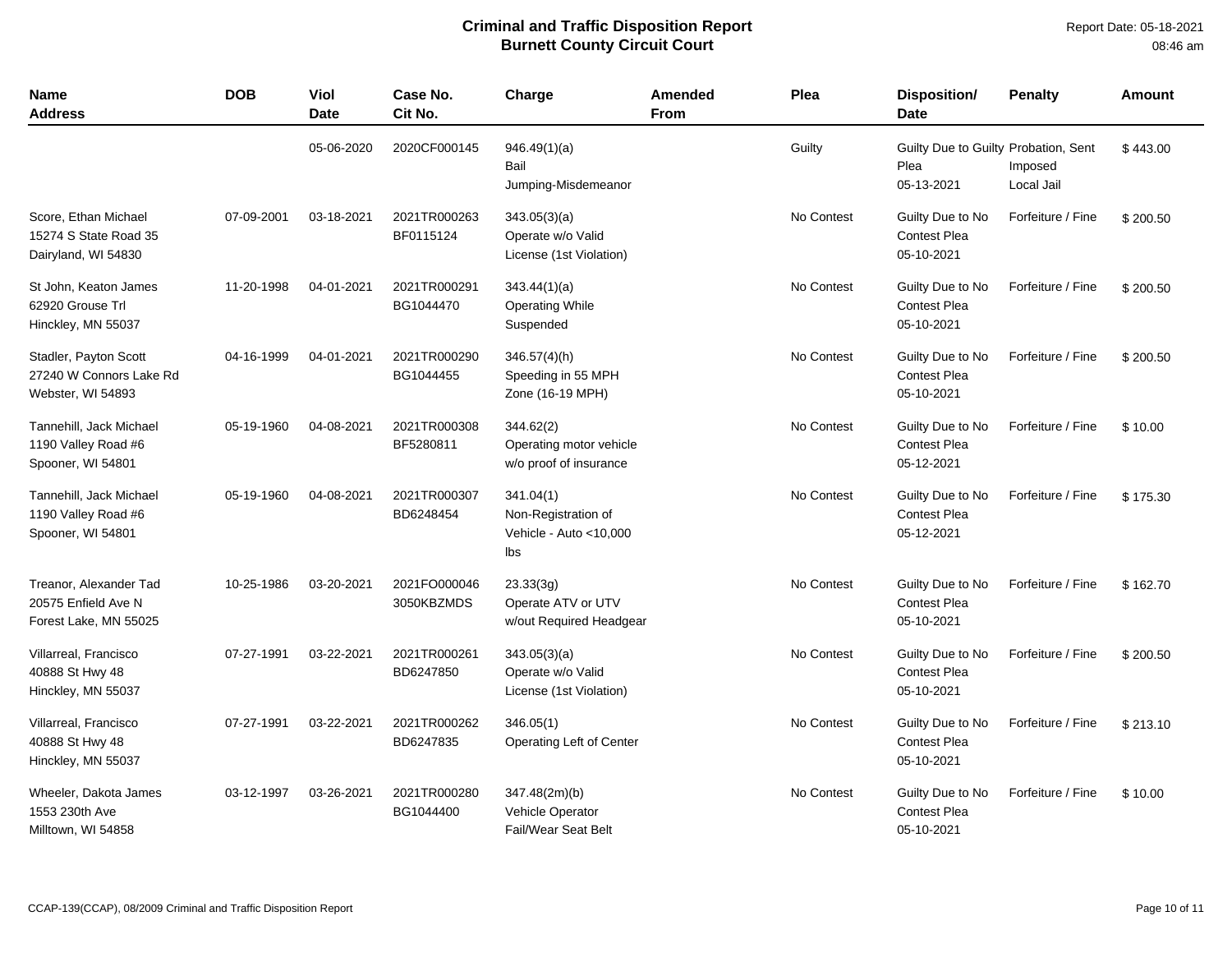Report Date: 05-18-2021 08:46 am

| <b>Name</b><br><b>Address</b>                                            | <b>DOB</b> | Viol<br><b>Date</b> | Case No.<br>Cit No.       | Charge                                                                                 | <b>Amended</b><br>From    | Plea              | Disposition/<br><b>Date</b>                               | <b>Penalty</b>                                                                                          | <b>Amount</b> |
|--------------------------------------------------------------------------|------------|---------------------|---------------------------|----------------------------------------------------------------------------------------|---------------------------|-------------------|-----------------------------------------------------------|---------------------------------------------------------------------------------------------------------|---------------|
| Williams, Aline A<br>3304 130th St<br>Frederic, WI 54837                 | 10-07-1969 | 03-20-2021          | 2021TR000248<br>BF0522535 | 343.05(3)(a)<br>Operate w/o Valid<br>License (1st Violation)                           |                           | No Contest        | Guilty Due to No<br><b>Contest Plea</b><br>05-10-2021     | Forfeiture / Fine                                                                                       | \$200.50      |
| Winquist, Michael Brandon<br>26930 County Road F<br>Grantsburg, WI 54840 | 07-24-1994 | 09-10-2019          | 2019CT000058<br>AI8269262 | 346.63(1)(a)<br>OWI (3rd)<br>$[346.65(2)(g)2 - Alcohol$<br>Fine Enhancer]              |                           | Guilty            | Guilty Due to Guilty Local Jail<br>Plea<br>05-13-2021     | Forfeiture / Fine<br>DOT License<br>Revoked<br>30 Months<br>Ignition interlock<br>Alcohol<br>assessment | \$3264.00     |
|                                                                          |            | 09-10-2019          | 2019CT000058<br>AI8269380 | 346.63(1)(b)<br>Operating w/ PAC (3rd)<br>$[346.65(2)(g)2 - Alcohol$<br>Fine Enhancer] |                           | <b>Not Guilty</b> | Charge<br>Consolidated into<br>Another Case<br>05-13-2021 |                                                                                                         |               |
| Zappa, Toni L<br>PO Box #63<br>7270 Riversmeet Road<br>Danbury, WI 54830 | 05-01-1992 | 11-10-2020          | 2020CM000279              | 940.19(1)<br><b>Battery</b><br>[968.075(1)(a) - Domestic<br>Abuse]                     |                           | <b>Not Guilty</b> | Dismissed on<br><b>Prosecutor's Motion</b><br>05-10-2021  |                                                                                                         |               |
|                                                                          |            | 11-10-2020          | 2020CM000279              | BC947.01<br><b>Disorderly Conduct</b>                                                  | <b>Disorderly Conduct</b> | No Contest        | Guilty Due to No<br><b>Contest Plea</b><br>05-10-2021     | Forfeiture / Fine                                                                                       | \$330.50      |
| Zgonc, Mary Josephine<br>30855 Elm St<br>Lindstrom, MN 550459            | 04-29-1947 | 03-20-2021          | 2021TR000245<br>BF0116900 | $346.57(4)$ (h)<br>Speeding in 55 MPH<br>Zone (20-24 MPH)                              |                           | No Contest        | Guilty Due to No<br><b>Contest Plea</b><br>05-10-2021     | Forfeiture / Fine                                                                                       | \$225.70      |